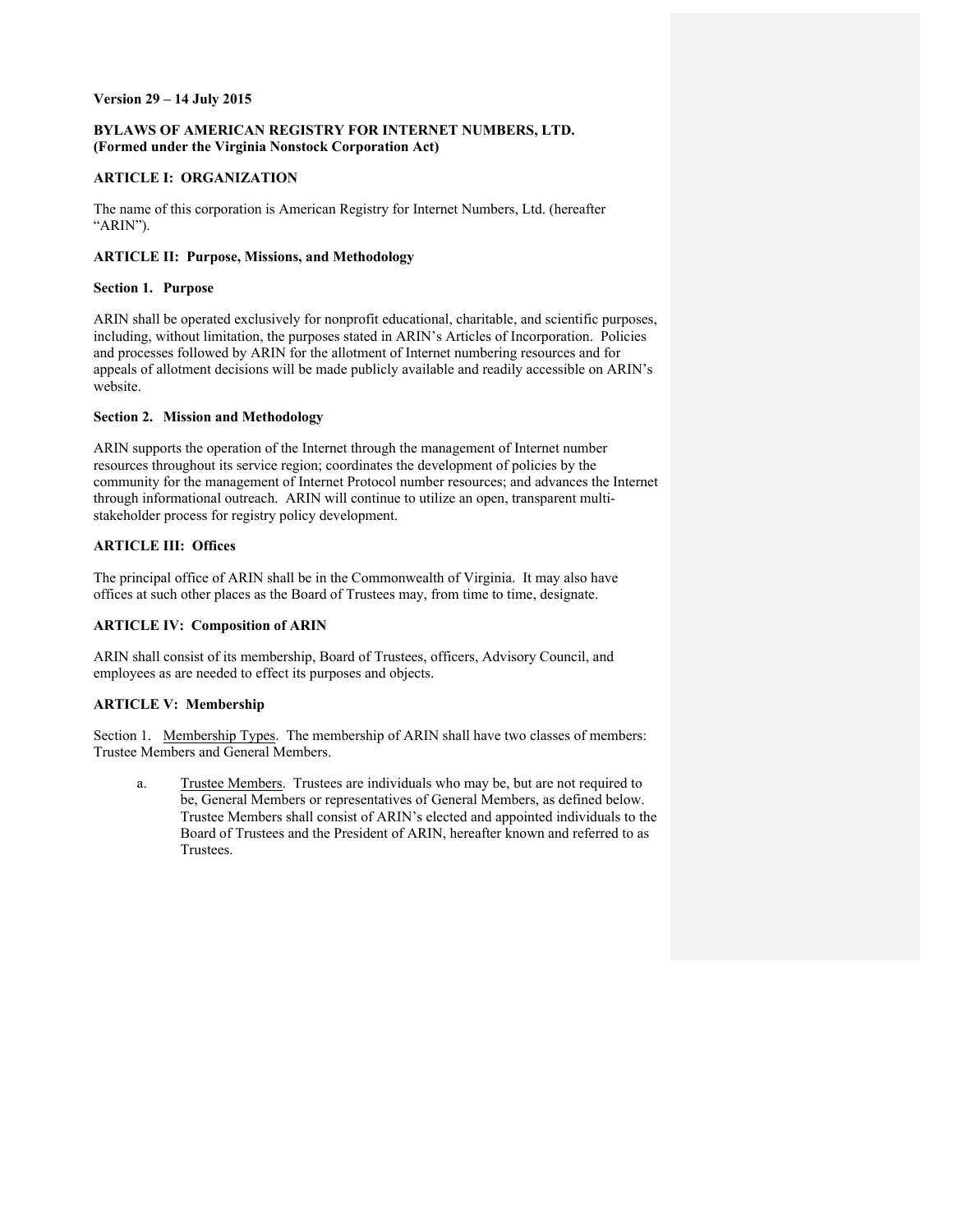b. General Members. General Members shall consist of entities wishing to participate in Internet number resource policy development that have a valid ARIN registration services agreement (RSA or LRSA) for Internet number resources, and that pay subscription fees or membership fees as the Trustees may establish from time to time.

Section 2. ARIN Meetings. ARIN Public Policy and Members Meetings are held biannually in person. Special meetings may be called by the President and may be held in person or by virtual meeting using electronic communications that extends over a period not in excess of twenty-four hours. Formal notice of all such special meetings shall be delivered to each General Member via e-mail between 10 and 60 days in advance of the announced meeting date.

### Section 3. Membership Rights.

- a. Rights of Trustee Members. All Trustees shall have the right to submit nominations to any ARIN nominating committee, attend ARIN Public Policy and Members Meetings free of charge, and participate in members-only mailing lists and discussions. Any Trustee that also serves as the voting contact for a General Member in good standing is also entitled to vote in ARIN elections.
- b. Rights of General Members in Good Standing. A Member in Good Standing is defined as an entity that is current on all fee payments due and payable to ARIN. The Board of Trustees shall determine the timeframe that constitutes "current." All General Members in good standing shall have the right to submit nominations to any ARIN nominating committee, vote in ARIN elections, attend ARIN Public Policy and Members Meetings free of charge, and participate in members-only mailing lists and discussions in accordance with the Mailing List Acceptable Use Policy. They shall also be entitled to any future rights the Board of Trustees may, from time to time, grant to General Members. Each General Member shall designate a voting contact to vote on its behalf in any ARIN general election for the Board of Trustees and Advisory Council and other matters related to ARIN.

## **ARTICLE VI: Board of Trustees, Advisory Council and Committees**

### Section 1. Board of Trustees.

- a. Authority and Responsibilities. The power, authority, property, and affairs of ARIN shall at all times be exclusively exercised, controlled, and conducted by or under the authority of the Board of Trustees subject to any limitations set forth in the Articles of Incorporation and in accordance with the Virginia Nonstock Corporation Act as it now exists or hereafter may be amended. The Board of Trustees shall retain continuing oversight authority of the nomination, appointment, election, and removal process of individuals to ARIN and non-ARIN bodies and organizations.
- b. Composition. The Board of Trustees shall consist of seven (7) voting members. Six (6) of these members shall be elected or appointed in accordance with Article VIII. The President of ARIN is the seventh voting member of the Board of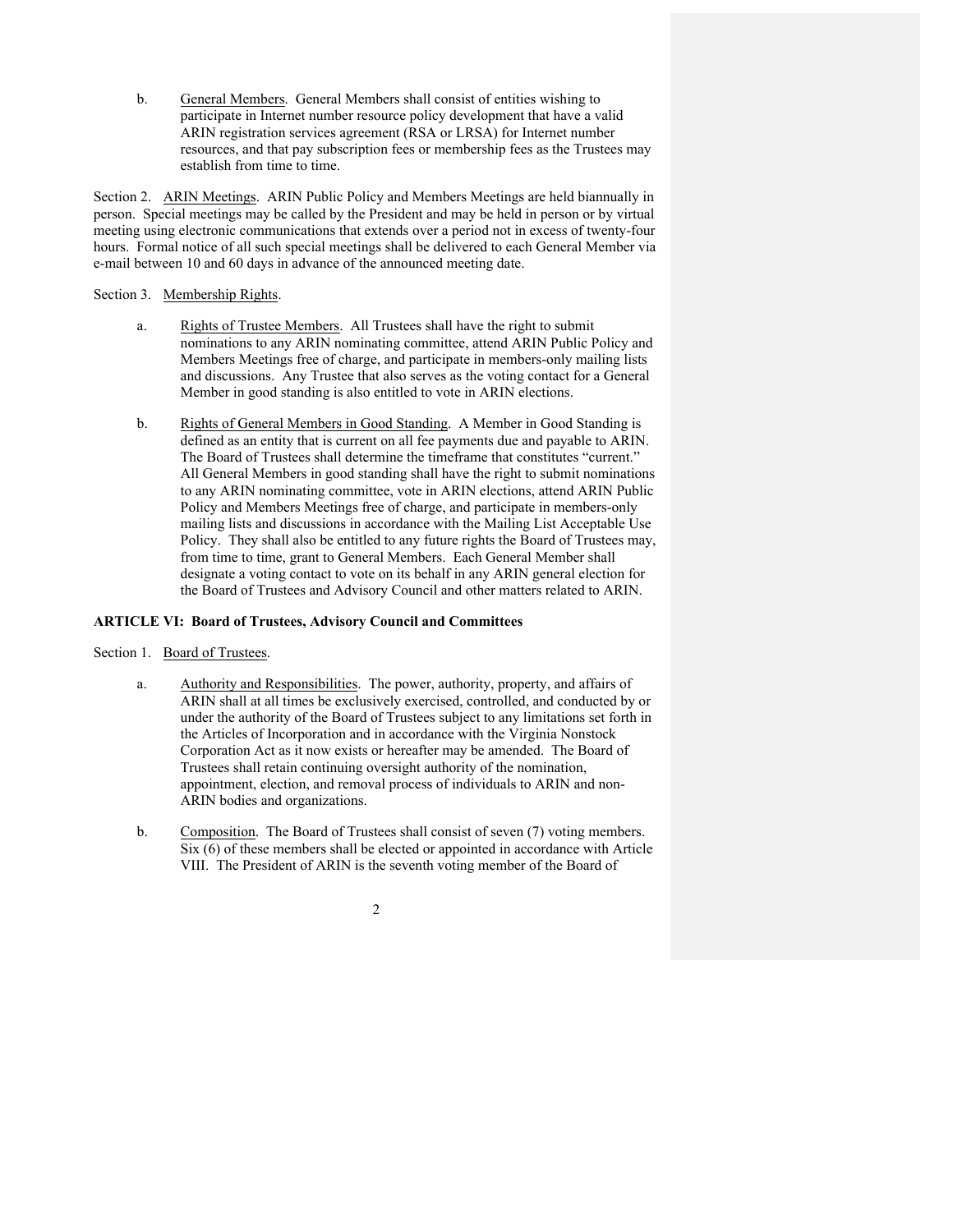Trustees. An additional voting member (potentially bringing the Board to 8 voting seats) may be appointed by the Board at its discretion (for a term not to exceed one (1) year) to provide diversity to the Board's membership, including but not limited to one or several of the following criteria: (i) a background in financial management or law; (ii) geographic diversity in the ARIN region; (iii) gender diversity; or (iv) a specific technology background to supplement the existing Board of Trustees.

- c. Document Requirements. Annually, at or before, the Board's first meeting of the year, each member of the ARIN Board of Trustees shall complete and sign a set of documents which will attest to the Trustee's agreement to comply with ARIN Board policies and procedures. These documents shall be approved in advance by the Board which will, from time to time, review and revise these documents, or add or delete documents, from the adopted list of documents.
- d. Trustee Conflict of Interest. Conflicts of interest may arise from time to time between a Trustee's personal interest and his or her professional obligations to ARIN. The Board of Trustees shall follow the established Conflict of Interest Policy, which shall be made publicly available on the ARIN website. The Board, from time to time, may review and revise the Conflict of Interest Policy.
- e. Eligibility. No person may assume the office of Trustee while employed by, having a consulting relationship with, or receiving compensation from the employer or a related corporate organization of a sitting Trustee.

#### Section 2. Advisory Council.

- a. Function. The Advisory Council shall act in an advisory capacity to the Board of Trustees on matters as the Board of Trustees may, from time to time, request involving Internet numbering resource policies and related matters. The President of ARIN shall be the primary point of contact between the Advisory Council and the Board of Trustees.
- b. Composition. The Advisory Council shall consist of no more than fifteen (15) persons, each elected in accordance with Article VIII. In addition, the President of ARIN is a nonvoting ex officio member of the Advisory Council. The Chairman of the Advisory Council shall be elected annually in January, by the Advisory Council members from among its membership, at or before its first meeting of the year.

Section 3. Committees, Working Groups and Task Forces. Committees, working groups, and tasks forces (hereafter known and referred to as committees) may be formed to consider, investigate, or take action on certain matters. The Board of Trustees shall determine when committees are needed and how members shall be elected or appointed. The President and CEO of ARIN serves as an ex-officio member of all committees, unless stated otherwise in the committee charter. When forming a committee, the Board of Trustees shall determine the terms of service for its members.

#### ARIN 3/1/2016 3:28 PM **Deleted:** three (3) years at the discretion ARIN 3/1/2016 3:28 PM **Deleted:** seated Board and is reserved for adding ARIN 3/1/2016 3:28 PM **Deleted:** person with a

ARIN 3/1/2016 3:28 PM **Deleted:** regardless of type, except any relating to compensation.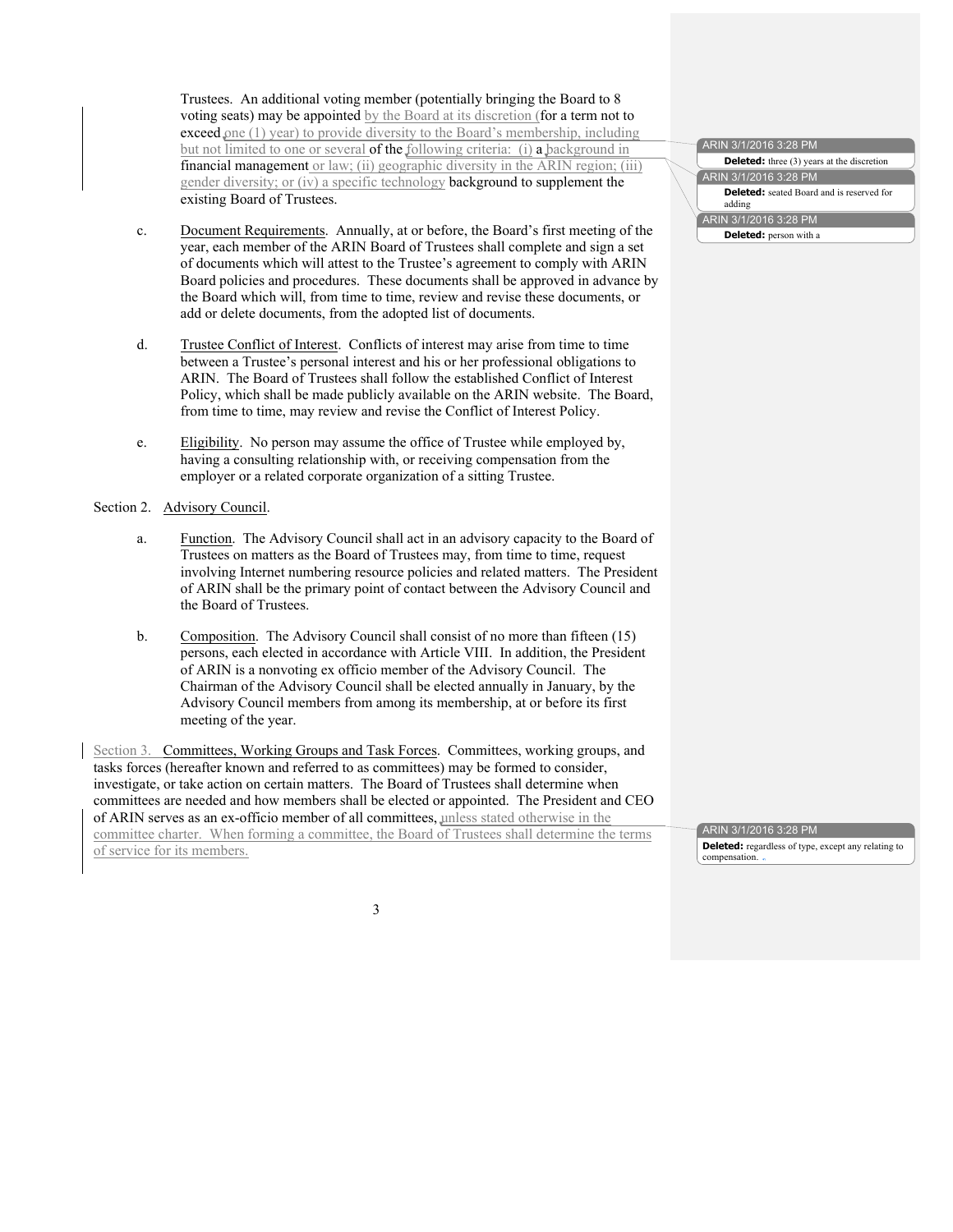- a. Standing Committees. Standing committees shall perform a continuing function and remain in existence permanently.
	- I. Compensation Committee. A Compensation Committee shall be appointed by the Board during the first meeting of the year. The committee shall consist of the Chair of the Board along with two elected members of the Board. The Compensation Committee shall be responsible for reviewing the performance of the President and determining the President's compensation. The Compensation Committee may at its discretion designate a temporary Acting President upon the death of the President, in a case where the President has in writing indicated a period where the President cannot undertake his/her official duties, or if the Compensation Committee determines that the President cannot perform the duties of the office. The Board shall convene as soon as practical after any such designation to review the decision and determine the best course of action. The Compensation Committee shall have such other duties as determined by the Board.
	- II. Nomination Committee. The Board shall annually appoint a Nomination Committee consisting of two members of the Board and individual representatives of General Members, as described in the Nomination Committee Charter approved by the Board and published on the ARIN website. The Nomination Committee shall evaluate Nominees' experience and qualifications and submit the list of eligible Candidates to the President of ARIN. No person may be a member of the Nomination Committee and also be a Candidate for election in the same year.
- b. Special Committees. Special committees shall be appointed to carry out a specified task. At the completion of the task, special committees shall be dissolved.

Section 4. Terms of Service. The standard term of office of elected Trustees and Advisory Council members shall be three (3) years and shall commence on the first day of January following the completion of the election process. Two (2) of the six (6) elected seats of the Board of Trustees shall be elected in rotating serial order each year and the AC seats shall be similarly in serial classes. Trustees and Advisory Council members may be elected to serve multiple terms.

Section 5. Resignation. Any elected or appointed Trustee, Advisory Council member, or committee member may resign at any time by giving written notice to the President at the offices of ARIN. Any such resignation shall take effect at a date specified in the notice or when the notice of resignation is delivered.

ARIN 3/1/2016 3:28 PM **Deleted:** When forming a committee, the Board of Trustees shall determine the terms of service for its

Section 6. Removal from Office.

a. Process For Removing a Trustee.

ARIN 3/1/2016 3:28 PM

members.

**Deleted: Removal of Trustees**: **Removal by** General Members. An elected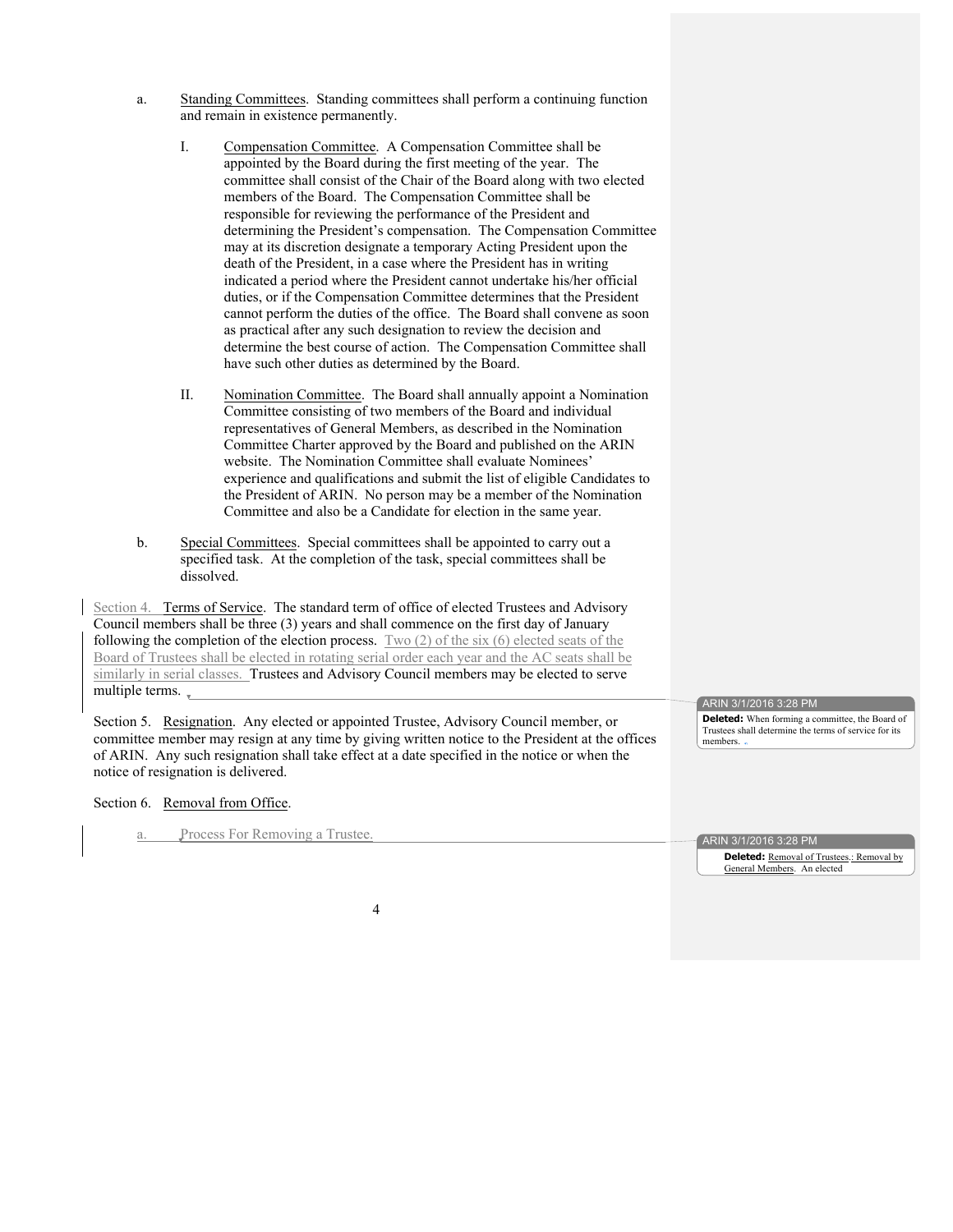A Trustee may be removed by a vote as described in 6(a) III. Such a vote can occur after a successful petition process as described in 6(a) (I), or after recommendation of removal of a Trustee by the Board of Trustees as described in 6(a) II.

- I. Petition to Remove Trustee: A Trustee may be removed from office, with or without cause, by a successful recall petition and vote process initiated by the General Members Upon receipt of a recall petition signed by at least 10% of the General Members in good standing, the President shall verify the petition and schedule the recall vote to be held in accordance with Article VIII, Section 4 ("Voting and Results") within ninety (90) days of verification. While a single petition can name multiple Trustees, only one Trustee shall be subject to recall at any time.
- II. The Board of Trustees May Propose that the General Members Remove a Trustee.

The Board of Trustees can recommend to the General membership that a Trustee be removed. The Trustee who is the subject of such a proposed removal must be provided with ten (10) calendar days notice prior to the Board of Trustees vote, and shall be entitled to appear before and be heard at such telephonic or in person meeting. Removal may proceed without the affected Trustee's participation or response. A unanimous vote of the remaining unaffected Trustees is required to make the report. The Board of Trustees may provide the General Membership with such statement as it sees fit for its recommendation. A vote by the General Membership shall take place thirty (30) to forty (40) days after the Board of Trustees report to the General Membership. No petition process is needed for such a vote.

III. Removal Vote.

The Trustee proposed to be removed under either (I) or (II) shall be entitled to publish a public statement on the ARIN website. Removal may proceed without the Trustee's participation. The trustee shall be removed if a majority of those ballots cast call for recall of the Trustee, so long as quorum and election requirements are met. If the removal is successful, the seat is declared vacant and shall be filled according to the Board interim appointment process described in Section 7, below. The Board may not reappoint a Trustee who has been removed by the membership.

#### IV.

- b. Removal of an Advisory Council Member.
	- I. Removal by Recommendation of the Advisory Council. Any member of the Advisory Council may be removed from office, with or without cause, by the affirmative vote of two-thirds of the members of the full Advisory

ARIN 3/1/2016 3:28 PM **Deleted:** .

ARIN 3/1/2016 3:28 PM **Formatted:** Underline ARIN 3/1/2016 3:28 PM **Formatted:** Underline ARIN 3/1/2016 3:28 PM **Deleted:** proposed

#### ARIN 3/1/2016 3:28 PM

**Deleted:** Removal by Trustees. Any elected Trustee may be removed from office with or without cause by a unanimous vote of the remaining Trustees then in office. Any member proposed to be removed shall be entitled to at least ten (10) calendar days' notice prior to the voting period and shall be entitled to appear before and be heard at such meeting. Removal may proceed without the member's participation.

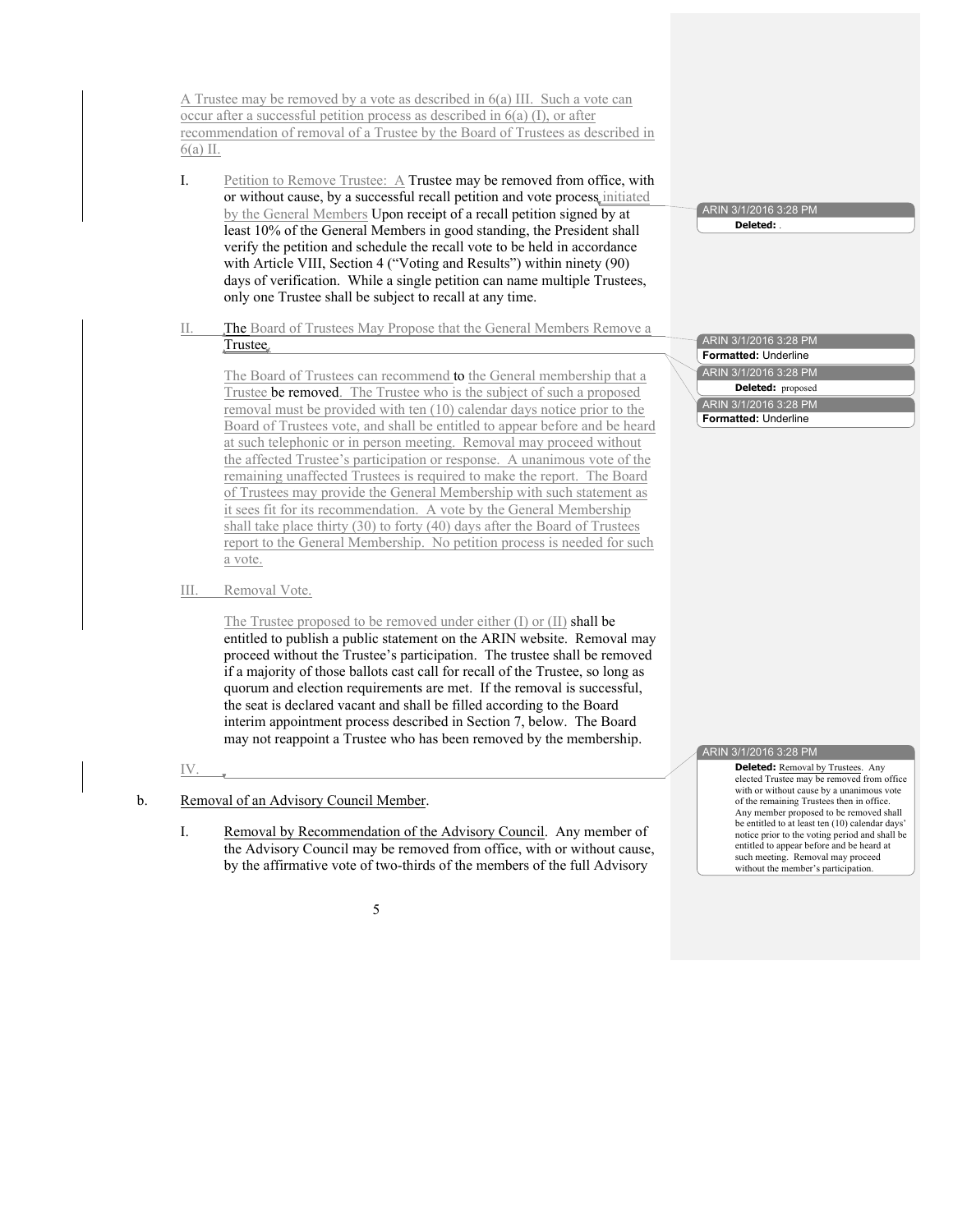Council. Any such member proposed to be removed shall be entitled to at least ten (10) calendar days' notice prior to the voting period and shall be entitled to appear before and be heard at such meeting. Removal may proceed without the member's participation. The Board of Trustees shall confirm the results of the removal process at its next meeting.

II. Removal by Trustees. Any member of the Advisory Council may be removed from office with or without cause by the affirmative vote of twothirds of all the Trustees present and voting at any time at a meeting of the Board of Trustees. Any member proposed to be removed shall be entitled to at least ten (10) calendar days' notice prior to the voting period and shall be entitled to appear before and be heard at such meeting. Removal may proceed without the member's participation.

Section 7. Interim Appointments and Partial Terms. When a vacancy occurs during the unexpired term of an elected or appointed individual, the body in which the vacancy occurs may, at its discretion, upon majority vote of the remaining members, appoint an interim member to fill the vacancy until succeeded by an individual elected at the next general election, as set forth in Article VIII. The seat of any such interim appointment shall be included in the first general election process that starts after the appointment. An individual elected as a successor serves the remainder of the unexpired term. The candidates with the highest vote total in the general election shall be elected to the three year terms, and the next highest vote total to the remainder term.

Section 8. Meetings. The Board of Trustees shall meet at least twice annually. The Advisory Council shall meet at least once annually.

- a. Meeting Types, Methods, and Notice. Meetings of the Board, Advisory Council and committees may be held from time to time at such intervals and at such places as may be fixed by the Board, Advisory Council or committee. Meetings may be held only in person or via teleconference. Notice of all regular meetings shall be delivered to each member by e-mail or by postal mail at least ten (10) calendar days before the meeting. Special meetings of the Board may be called for any purpose at any time by the Chairman of the Board or by any three (3) Trustees. Special meetings of the Advisory Council may be called for any purpose at any time by the Chairman or by any five (5) members. Notice of any special meeting shall state the purpose of the meeting. A Trustee, Advisory Council member, or committee member may waive notice of a meeting by submitting a signed, written waiver of notice, either before or after the meeting. A member's attendance at or participation in a meeting waives any required notice of the meeting unless at the start of such meeting or promptly upon arrival the member objects to holding the meeting or transacting business at the meeting, and does not thereafter vote for or assent to action taken at the meeting.
- b. Quorum. A majority of the Trustees, Advisory Council members, or committee members shall constitute a quorum for the transaction of business. Decisions of the Board of Trustees, Advisory Council or committee shall be made by the
	- 6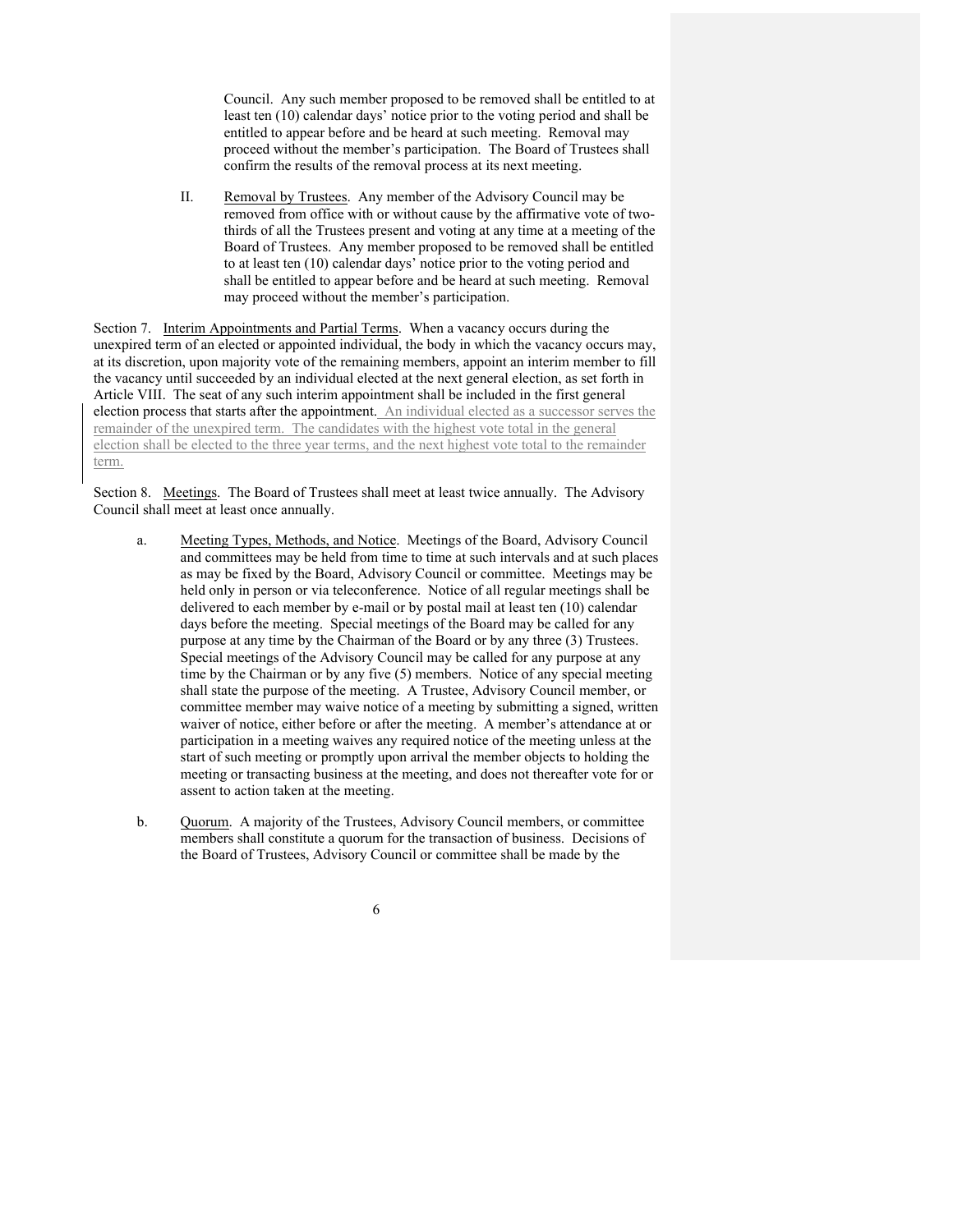concurrence of a majority of members present and voting. Absentee voting and voting by proxy shall not be permitted. The Board or Advisory Council may, at its discretion, take action without meeting as set forth in Section 8(c) below. If at any meeting there is no quorum present, the Board or Advisory Council must not transact business.

- c. Actions Taken Without Meeting. Any action required or permitted to be taken at any meeting of the Board of Trustees or Advisory Council may be taken without a meeting if all members consent in writing to such action. Such action shall be evidenced by written consent from each member approving the lack of a meeting.
- d. Approval of Meeting Minutes. Minutes of the Board of Trustees and Advisory Council must be approved via a procedure adopted by the body and publicly available on the ARIN website.

# **ARTICLE VII: Officers**

Section 1. Number. The Officers of ARIN shall include a Chairman of the Board, a President, Treasurer, a Secretary, and such inferior Officers, including a Vice Chairman, as the Board of Trustees may determine.

Section 2. Election, Term of Office, and Qualifications. The Chairman of the Board of Trustees shall be elected by the Board of Trustees from among its members. The Vice Chairman shall be appointed or elected from among the Board of Trustees' members as described in Section 7 of this Article. All other officers, with the exception of the President, shall be individuals elected by the Board of Trustees.

The Chairman, Secretary, and Treasurer shall be elected during the first meeting of the Board after January 1, shall take office immediately upon election, and shall hold office until their successor is duly elected. The Vice Chairman shall be appointed or elected prior to or during the second meeting of the Board after January 1, shall take office immediately upon election, and shall hold office until his or her successor is duly appointed or elected. Elected Officers that are not Trustee Members or General Members are not entitled to any membership rights.

A majority vote of the Trustees in office is required to elect a candidate to an officer position. If there are more than two candidates for an office, and if no candidate has a vote that is equal to or greater than a majority of Trustees in office, then the two candidates receiving the highest number of votes will go to a new ballot, and a new vote will be called. In the event that three or more candidates tie for the highest number of votes, all such candidates will go into a new ballot. No Trustee shall simultaneously serve the position of two officers unless elected to do so by the affirmative two-thirds vote of the Trustees then in office; this restriction does not apply to the ability of officers to serve as such other inferior officers that may have been determined by the Board of Trustees.

Section 3. Chairman of the Board. The Chairman of the Board shall preside at all member meetings of ARIN. The Chairman shall be the principal point of contact between the Board of Trustees and the President between meetings. If the Chairman is not available to preside over a meeting, the Vice Chair shall preside at that meeting only.

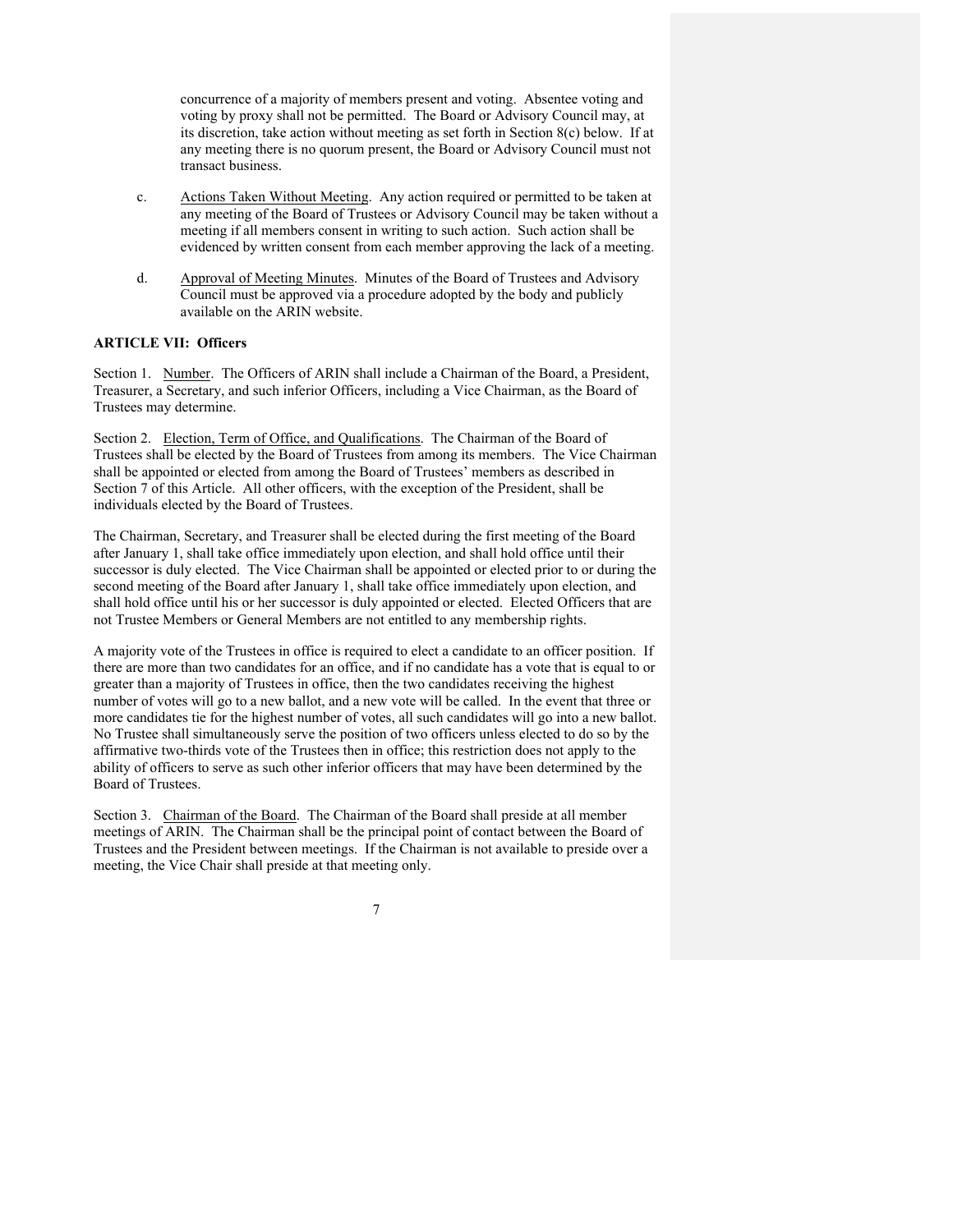Section 4. President. The President shall be the Chief Executive and Administrative Officer and will be hired by the elected members of the Board of Trustees. The President shall serve as an ex officio non-voting member of all committees created by the Board of Trustees other than the Compensation Committee. The President shall serve pursuant to a written agreement setting forth compensation and terms and conditions of employment. The President shall act in an advisory capacity to all other officers and Trustees. Within the limits established by the Board of Trustees the President shall: execute contracts on behalf of ARIN, have full authority over the administration and management of ARIN, and further shall exercise such other powers as usually pertain to the chief operating official of an organization. In the case of the death of the President, or a case where the President has, in writing, indicated a period where the President cannot undertake his/her official duties, the official duties of the President shall be performed following the process defined in the adopted ARIN succession plan, until such a time that the Compensation Committee can meet.

Section 5. Treasurer. The Treasurer shall have the custody of all funds, property, and securities of ARIN, subject to such regulations as may be imposed by the Board of Trustees. He or she may be required to give bond for the faithful performance of his or her duties, in such sum and with such sureties as the Board of Trustees may require or as required by law, whichever is greater. When necessary or proper, he or she may endorse on behalf of ARIN for collection, checks, notes and other obligations, and shall deposit same to the credit of ARIN at such bank or banks or depository as the Board of Trustees may designate. He or she shall make or cause to be made such payments as may be necessary or proper to be made on behalf of ARIN. He or she shall enter or cause to be entered regularly on the books of ARIN to be kept by him or her for that purpose, full and accurate account of all monies and obligations received and paid or incurred by him or her for or on account of ARIN, and shall exhibit such books at all reasonable times to any Trustee on application at the offices of ARIN incident to the Office of Treasurer, subject to the control of the Board of Trustees. Certain duties of the Treasurer as may be specified by the Board of Trustees may be delegated by the Treasurer to the President or a designated member of the ARIN staff. Notwithstanding the provisions of Article VII, Section 2, in the event the office of Treasurer is vacated, the Chairman shall assume the duties of Treasurer until such time as the Board of Trustees shall elect a new Treasurer.

Section 6. Secretary. The Secretary shall have charge of such books, records, documents, and papers as the Board of Trustees may determine, and shall have custody of the corporate seal. The Secretary shall keep, or cause to be kept, the minutes of all meetings of the Board of Trustees. The Secretary may sign, with the President, in the name and on behalf of ARIN, any contracts or agreements, and he or she may affix the corporate seal of ARIN. He or she, in general, performs all the duties incident to the Office of Secretary, subject to the supervision and control of the Board of Trustees. Certain duties of the Secretary, as may be specified by the Board of Trustees, may be delegated by the Secretary to the President or a designated member of the ARIN staff.

Section 7. Vice Chairman of the Board. The office of the Vice Chairman shall be an inferior office. The Vice Chairman of the Board of Trustees will act as the Chairman of the Board of Trustees when designated to do so by the Chairman, or in the case of a vacancy, absence, or incapacitation in the office of the Chairman, until such time as the Board of Trustees elects a new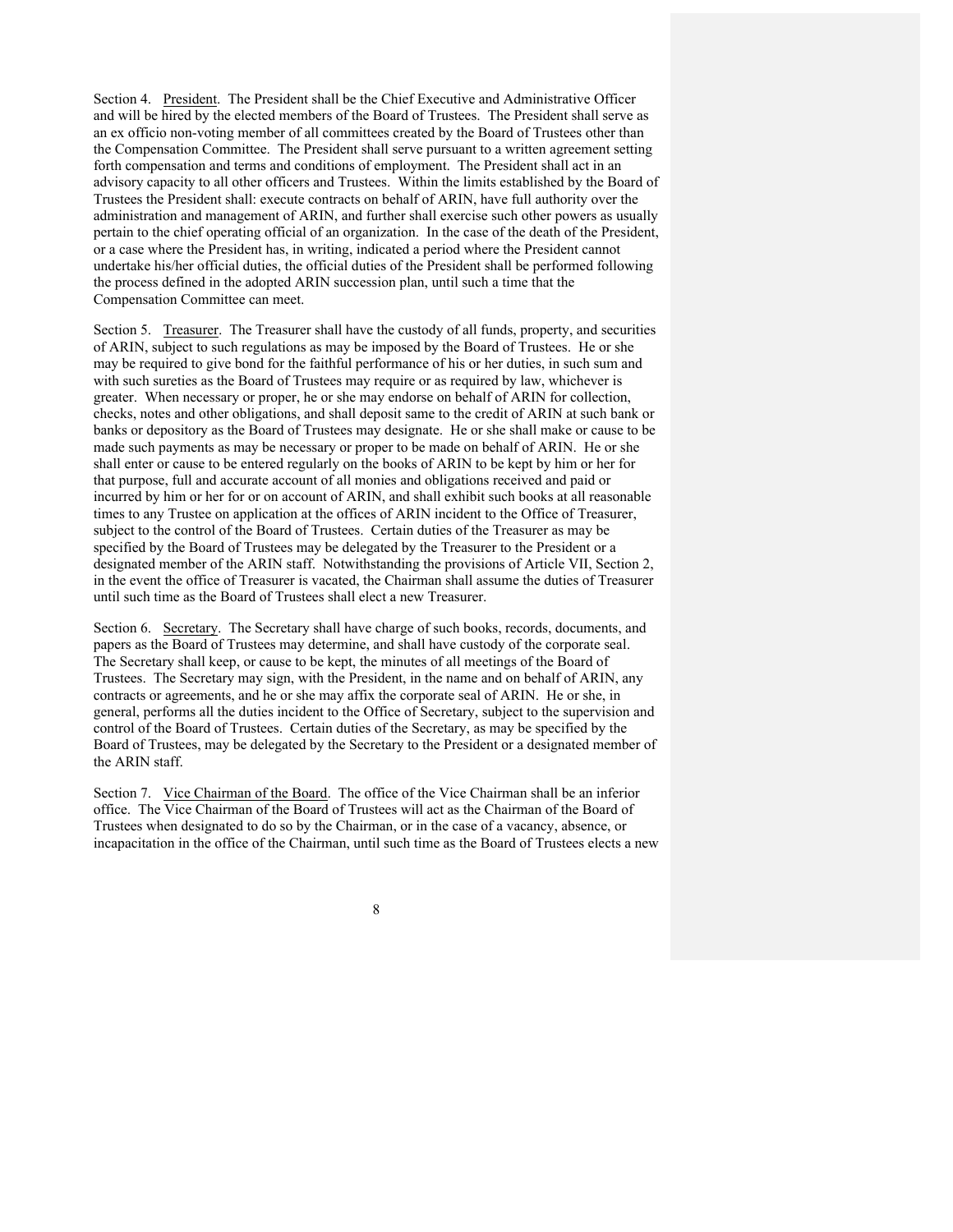Chairman. The Chairman shall appoint a Vice Chairman or direct that a majority of the Board of Trustees elect a Vice Chairman.

Section 8. Vacancies.

- a. Removal. Any officer may be removed from office by the affirmative two-thirds vote of the Trustees then in office at any time with or without cause at a regular meeting or special meeting called for that purpose. Any officer proposed to be removed shall be entitled to at least ten calendar (10) days' notice, in writing, by mail, of the meeting of the Board of Trustees at which such removal is to be voted upon and shall be entitled to appear before and be heard by the Board of Trustees at such meeting.
- b. Interim Officer Elections. In case any elected officer position of ARIN becomes vacant, the majority of the Trustees in office, although less than a quorum, may elect an officer to fill such vacancy at the next meeting of the Board of Trustees, and the officer so elected shall hold office and serve the remainder of the term until his or her successor is duly elected.

## **ARTICLE VIII: Elections and Appointments**

Section 1. Elections. The Board of Trustees and members of the ARIN Advisory Council shall be elected by an approval process. Persons who are eligible in accordance with these Bylaws and published ARIN documentation and who have agreed to run for office are known as "Candidates." The Candidates with the highest number of total votes will be elected. Any person may be nominated ("Nominees"), but not all Nominees may be considered as Candidates.

- a. ARIN Representation to Outside Organizations. ARIN may elect or appoint members to outside organizations. Procedures for such elections and appointments shall be approved by the Board and publicly available on the ARIN website.
- b. Nomination and Appointment Conflict of Interest. The Board of Trustees, from time to time, shall determine conflicts of interest related to candidacy for elected ARIN bodies and ARIN representation to outside organizations, either elected or appointed. Such determinations shall be publicly available on the ARIN website. All Nominees are subject to the ARIN Nomination and Appointment Conflict of Interest List.
- c. Procedure Approval and Publications. All nomination and election processes not contained in these Bylaws shall be approved by the Board of Trustees and publicly available on the ARIN website.

Section 2. Nomination of Candidates. Prior to the final Public Policy and Members Meeting of the year, and in accordance with published documentation, any Trustee or General Member in good standing may make up to three nominations for each open Board of Trustees and Advisory Council position. The number of qualified Candidates for each body shall exceed the number of open positions. If Candidates withdraw from the election, causing the number of qualified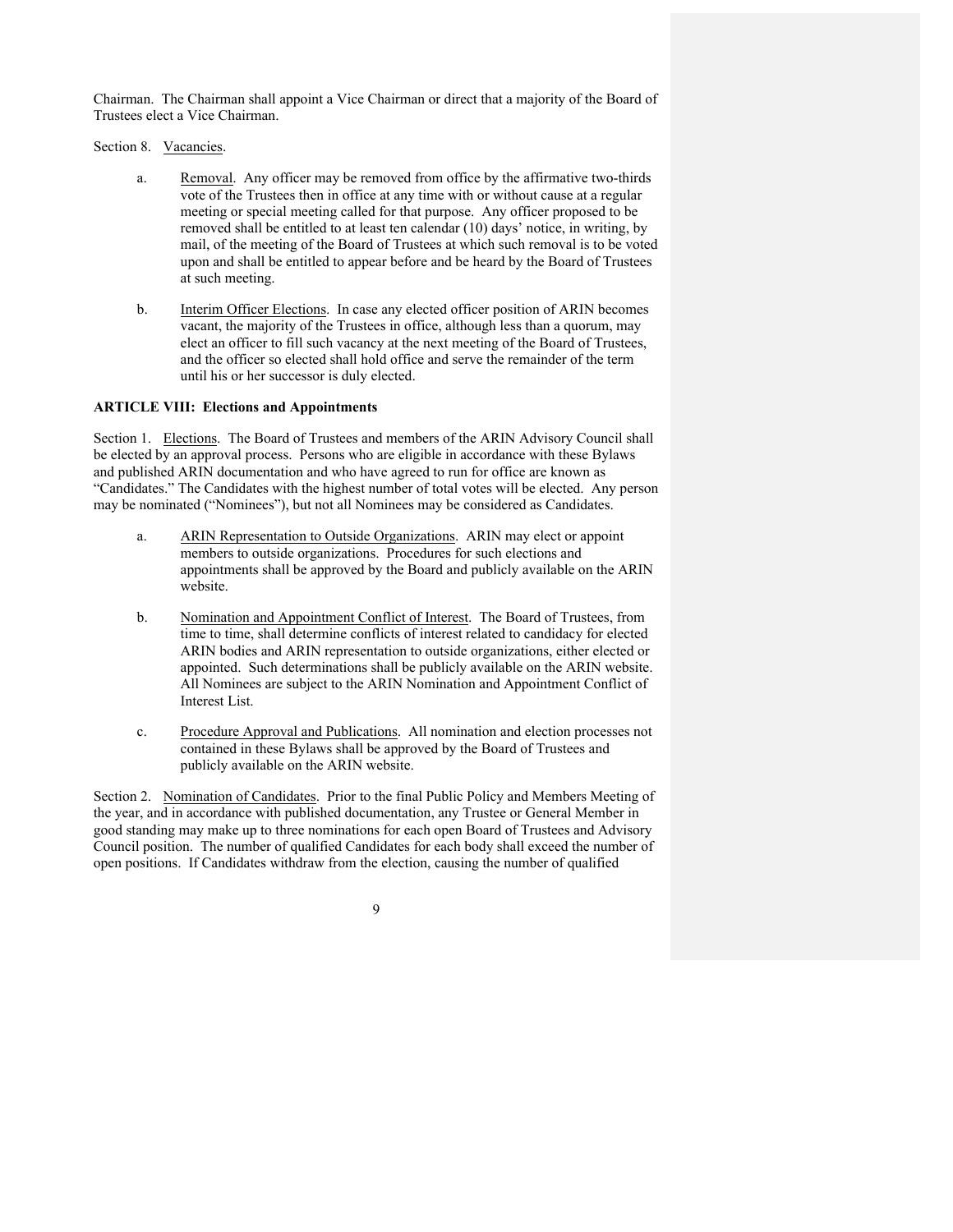Candidates to be less than the number required, the Board of Trustees may, at its discretion, appoint the necessary number of Candidates for the requirement to be met.

- a. Nomination Committee. The Nomination Committee shall be responsible for identifying, recruiting, and certifying a properly selected slate of Trustee and Advisory Council Candidates to be placed in nomination before the membership for election. Prior to the final General Meeting of the year, and in accordance with the Nomination Committee Charter, any Trustee or General Member may nominate individuals for Trustee and Advisory Council positions. The Nomination Committee shall evaluate Nominees' experience and qualifications and submit its list of eligible Candidates to the President of ARIN in accordance with the process described in the Nomination Committee Charter. No person may be a member of the Nomination Committee and also be a Candidate for election in the same year.
- b. Nominations by Petition. Trustee and Advisory Council Candidates may be nominated by petition. The President of ARIN shall provide the membership with at least seven (7) calendar days to receive the expression of intent to petition, and another fourteen (14) calendar days to receive the necessary signatures. The number of signatures required for petition nominations shall be at least two percent (2%) of eligible voters from organizations as of the established opening date of the nomination period. Only one signature per eligible voter, via its voting contact, shall count toward the petitioner's signature requirements. The President of ARIN shall add any member who meets these petition requirements to the ballot.

Section 3. Notifying Members of Candidates. The President of ARIN shall, at least ten (10) calendar days prior to the first day of the final Public Policy and Members Meeting of the year, mail electronically to the membership a final list of Trustee and Advisory Council Candidates, including successful nominations by petition.

- a. Nominee Questionnaires. Candidates' nominee questionnaires shall be posted on the ARIN website.
- b. Attendance at the Final Public Policy and Members Meeting of the year. Candidates for Trustee and Advisory Council positions are permitted, but are not required, to appear before the membership at the final Public Policy and Members Meeting of the year for the purpose of introducing themselves. Candidates who are not General Members in good standing may attend the final Public Policy and Members Meeting of the year for this purpose free of charge.
- Section 4. Voting and Results.
	- a. Voting. Each General Member of record and in good standing on such date that is forty-five (45) days before a ballot or election shall be eligible to vote (through its voting contact) in such ballot or election. Quorum is achieved by having ballots cast by at least 5% of the total eligible voters. The President shall certify a list of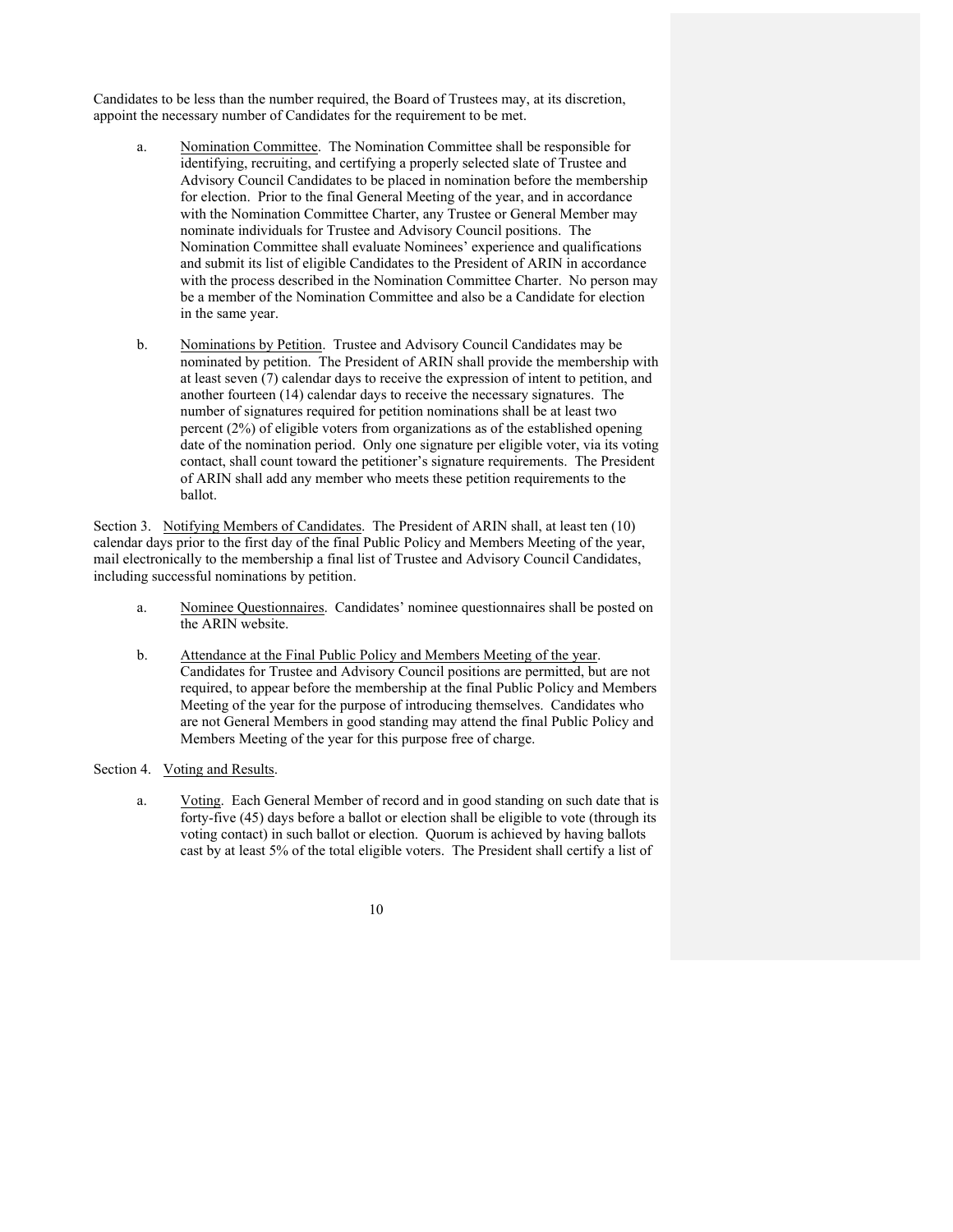eligible voters, and a non-candidate Board member who shall be selected by the Board shall confirm the President's review. Eligible voters shall vote electronically using a procedure approved by the Board of Trustees and publicly available on the ARIN website. General Members cast one (1) vote for each Trustee and each Advisory Council vacancy and one vote for each ballot measure.

- b. Election Period. The Election Period shall begin during the final Public Policy and Members Meeting of the year for general elections and as established by the President for other votes. The membership shall receive electronic notice in advance of the deadline to establish voter eligibility and will have at least seven (7) calendar days after the Election Period opens to electronically cast their votes, provided that any such electronic transmission shall either set forth or be submitted with information from which it can be determined that the electronic transmission was authorized by the member. Votes received by ARIN after the close of the Election Period shall not be counted.
- c. Election Results. The President and one member of the Board of Trustees shall, in cooperation with ARIN's General Counsel, confirm the vote tally and certify that the election was held following the approved voting procedures. The Board of Trustees shall confirm the results of the election process and the President of ARIN shall formally announce the results of the voting as soon as possible, but not later than seven (7) calendar days following the close of the Election Period.
- d. Tiebreak. In the event of a tie for the final available open seat in a general election, the President of ARIN shall select the winner by random lot, following a procedure approved by the Board and publicly available on the ARIN website.

## Section 5. Unfulfilled Positions and Partial Terms.

- a. Failure of an Elected Candidate to Assume a Vacant Position. In the event of the failure of any elected Candidate to assume his or her position, the vacancy created shall be filled by the non-elected Candidate having the highest number of votes cast for the position and who is willing to serve, and that individual so elected shall assume office.
- b. Partial Terms. If a partial term is being filled during an election, the non-elected Candidate having the highest number of votes cast for the position and who is willing to serve shall assume office for the remainder of the unexpired term.

### **ARTICLE IX: Financial Administration**

Section 1. Fiscal Year. The fiscal year of ARIN shall be from January 1 to December 31.

Section 2. Contracts, Checks, Deposits, and Funds. The Board of Trustees may authorize any officer or officers, agent or agents to enter into any contract or execute and deliver any instrument in the name of and on behalf of ARIN; such authority may be general or confined to specific instruments.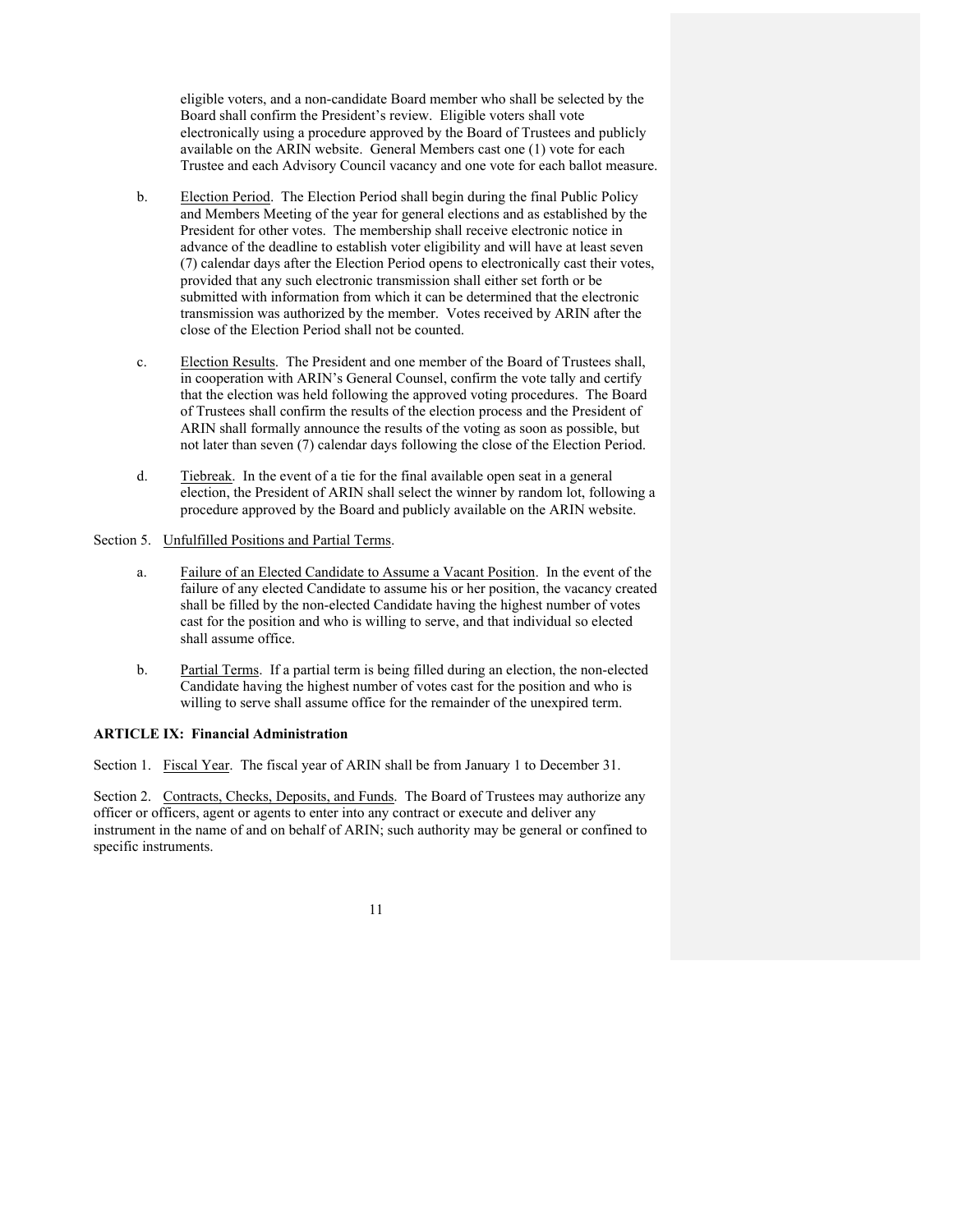Section 3. Checks, Drafts, etc. All checks, drafts, or other orders for the payment of money, notes, or other evidence of indebtedness issued in the name of ARIN shall be signed by such officer or officers, or agent or agents of ARIN and in such manner as shall from time to time be determined by resolution of the Board of Trustees. In the absence of such determination, such instruments may be signed by the Treasurer.

Section 4. Deposits. All funds of ARIN shall be deposited from time to time to the credit of ARIN in such banks or other depositories as the Board of Trustees may select.

Section 5. Gifts. The Board of Trustees may accept or reject on behalf of ARIN any contribution, gift, bequest, or devise for the general purposes or for any special purpose of ARIN.

Section 6. Compensation and Reimbursement. No Trustee, except the President, and no Advisory Council member shall receive any compensation for his or her services as a Trustee or Council member. Trustees and Council members shall, however, at their request, be reimbursed for actual, necessary, and reasonable travel and subsistence expenses incurred by them in the performance of their duties.

Section 7. Indemnification and Insurance. Each person who at any time is or shall have been a Trustee, Advisory Council member, officer, employee, or agent of ARIN, or is or shall have been serving at the request of ARIN, as a Trustee, Advisory Council member, officer, employee, or agent of another corporation, partnership, joint venture, trust, or other enterprise, shall be indemnified by ARIN in accordance with and to the full extent permitted by the Virginia Nonstock Corporation Act as in effect at the time of adoption of these Bylaws or as amended from time to time. The foregoing right of indemnification shall not be deemed exclusive of any other rights to which a person seeking indemnification may be entitled under any Bylaw, agreement, or vote of disinterested Trustees or otherwise. If authorized by the Board of Trustees, ARIN may purchase and maintain insurance on behalf of Trustees, Advisory Council members, officers, employees, or agents of ARIN to the full extent permitted by the Virginia Nonstock Corporation Act in effect at the time of the adoption of this Bylaw or as amended from time to time.

Section 8. Dissolution. In the event of dissolution or termination of ARIN, the Board of Trustees shall, after the payment of all the liabilities of ARIN, dispose of all of the assets of ARIN exclusively for the objectives of ARIN, in such manner, or to such organization or organizations organized exclusively for charitable, educational, or scientific purposes as shall at the time qualify as an exempt organization or organizations under Section  $501(c)(6)$  or Section 501(c)(3) of the Internal Revenue Code of 1986 (or the corresponding provisions of any future United States Internal Revenue Law), as the Board shall determine. Any such assets not so disposed of shall be disposed of by a court of competent jurisdiction, exclusively for such purposes or to such organization or organizations as said court shall determine which are organized and operated exclusively for such purposes.

# **ARTICLE X: Miscellaneous**

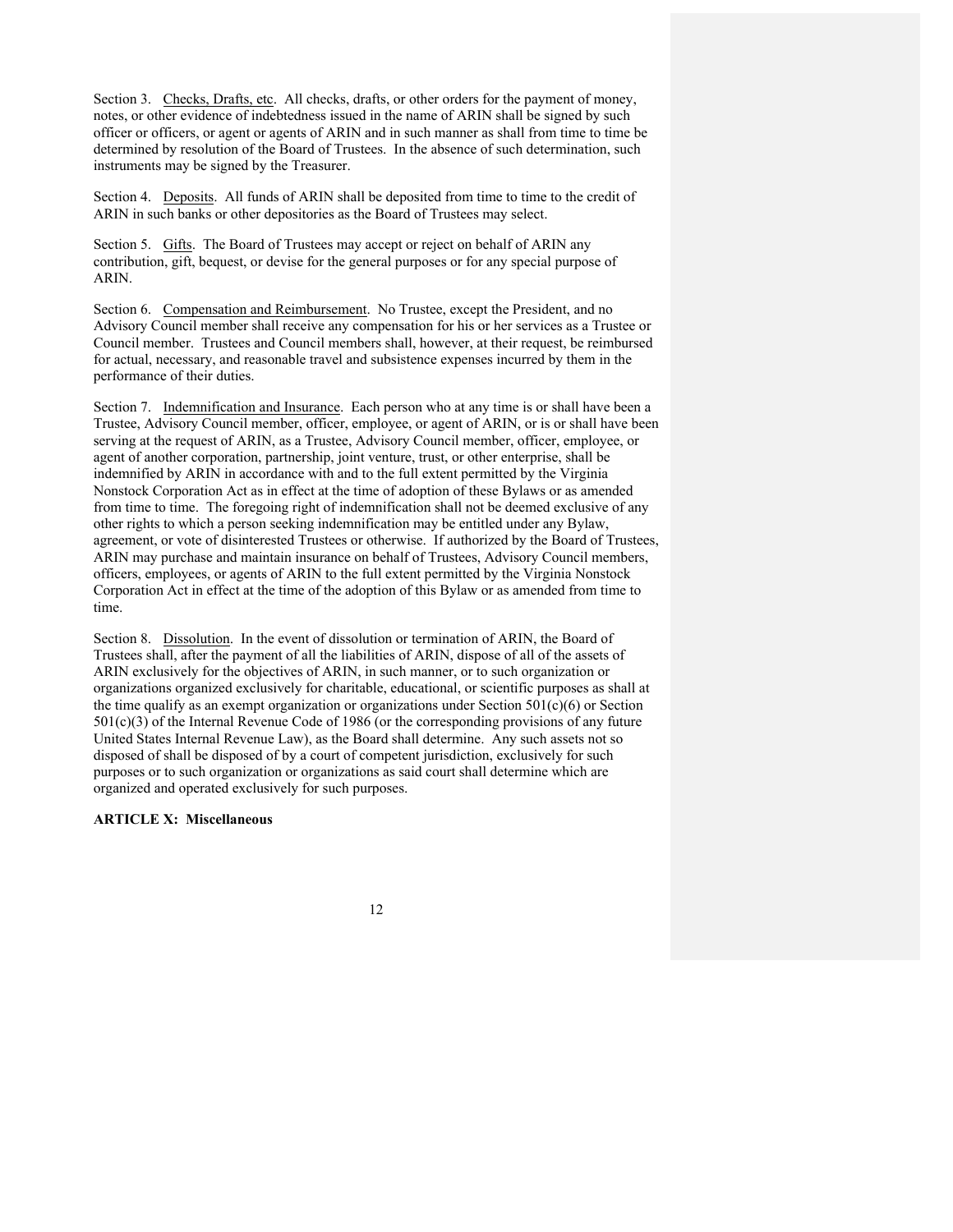Section 1. Policies and Procedures. The Board of Trustees may adopt subsidiary policies and procedures consistent with these Bylaws or with the Articles of Incorporation, and may alter, amend, or repeal any such policy or procedure.

Section 2. Records.

- a. Maintenance. ARIN shall keep correct and complete books and records of account, Bylaws, Articles of Incorporation, written communications to members generally, annual reports, and shall also keep minutes of the proceedings of the Board of Trustees and shall keep at its registered office or principal office a record giving the names and addresses of all Trustees and officers.
- b. Publication. The Bylaws, Articles of Incorporation, audit reports, and meeting minutes shall be publicly available on the ARIN website.
- c. Inspection. All books and records of ARIN may be inspected at the ARIN principal office by any Trustee for any proper purpose at any reasonable time.

Section 3. Seal. The Board of Trustees may provide a corporate seal which shall be in the form of a circle and shall have inscribed thereon the name of American Registry for Internet Numbers, Ltd. and the words "Corporate Seal, Commonwealth of Virginia." The seal shall be affixed to all corporate instruments, but failure to affix it shall not affect the validity of the instrument.

Section 4. Parliamentary Authority. All business meetings, including meetings of the Board of Trustees and the Advisory Council, meetings of any Committee established by the Board of Trustees and Advisory Council, and all Public Policy and Members Meetings, shall be conducted under the currently published edition of Robert's Rules of Order.

Section 5. Amendment of Articles of Incorporation or Bylaws. The Articles of Incorporation and/or Bylaws may be amended by the members of the Board of Trustees following the process of community consultation and **Board** approval described below:

- a. Initial Review by the Board. Proposed amendments to the Articles of Incorporation or Bylaws must initially be reviewed and approved by majority vote by the Board of Trustees to initiate community consultation.
- b. Community Consultation. Notice of any proposed change and approval for consultation, including text of the proposed amendment will be made publicly available on the ARIN website for no less than thirty (30) calendar days, and no more than ninety (90) days, as specified by the Board of Trustees. Members shall be afforded an opportunity to publicly comment at a dedicated portion of ARIN's website regarding any proposed amendment, as well as at the designated portion of any ARIN public meeting held during the notification and consultation period.
- Board Approval. After community consultation, a final proposed amendment text will be publically posted, and the Board of Trustees will be provided 15 days notice of any meeting called for the purpose of voting on the amendment. Amendment of the Articles of Incorporation requires the unanimous approval of

| ARIN 3/1/2016 3:28 PM                                                                            |
|--------------------------------------------------------------------------------------------------|
| <b>Deleted:</b> at any regular or special meeting                                                |
| ARIN 3/1/2016 3:28 PM                                                                            |
| Deleted: the                                                                                     |
| ARIN 3/1/2016 3:28 PM                                                                            |
| <b>Deleted:</b> of Trustees upon any proposed                                                    |
| amendment receiving the unanimous vote of the                                                    |
| Trustees in office. Meeting notice and proposed                                                  |
| amended text must be given at least 25 days in<br>advance of a meeting called for this purpose   |
| ARIN 3/1/2016 3:28 PM                                                                            |
|                                                                                                  |
| Deleted: <#>Amendment of Bylaws.<br>$\left( \dots [1] \right)$                                   |
| ARIN 3/1/2016 3:28 PM                                                                            |
| <b>Deleted:</b> of Trustees. These Bylaws, except                                                |
| those specifically enumerated provisions                                                         |
| identified in 6(b) below, may be amended by<br>the members of the Board of Trustees at any       |
| regular or special meeting of the Trustees                                                       |
| based upon any proposed amendment receiving                                                      |
| the vote of four-fifths of the Trustees in office.<br>No amendment to these Bylaws shall be made |
|                                                                                                  |
| which is not in conformity with ARIN's<br>Articles of Incorporation. Meeting notice and          |
| proposed amended text must be given at least                                                     |
| 15 days in advance of a meeting called for this                                                  |
| purpose.<br>$\left( \dots \left[ 2 \right] \right)$                                              |
| ARIN 3/1/2016 3:28 PM                                                                            |
| <b>Deleted:</b> listed in Section 6(b)                                                           |
| ARIN 3/1/2016 3:28 PM                                                                            |
| Deleted: be                                                                                      |
| ARIN 3/1/2016 3:28 PM                                                                            |
| Deleted: four-fifths motion                                                                      |
| ARIN 3/1/2016 3:28 PM                                                                            |
| Deleted: in order                                                                                |
| ARIN 3/1/2016 3:28 PM                                                                            |
| Deleted: trigger                                                                                 |
| ARIN 3/1/2016 3:28 PM                                                                            |
| Deleted: notification and                                                                        |
| ARIN 3/1/2016 3:28 PM                                                                            |
| Deleted:                                                                                         |
|                                                                                                  |
| ARIN 3/1/2016 3:28 PM                                                                            |
| <b>Deleted:</b> Notification. No amendment to the<br>Bylaws listed in Section 6(b) shall be made |
| without a notice of the proposed                                                                 |
| ARIN 3/1/2016 3:28 PM                                                                            |
| <b>Deleted:</b> posting of the proposed                                                          |
|                                                                                                  |
| ARIN 3/1/2016 3:28 PM                                                                            |
| Deleted: being                                                                                   |
| ARIN 3/1/2016 3:28 PM                                                                            |
| Deleted: Community Consultation. Members shall                                                   |
| be afforded an opportunity to comment at a<br>dedicated portion of ARIN's website regarding the  |
| proposed amendment, as well as at any appropriate                                                |
| portion of an ARIN public meeting held during the                                                |
| notification and consultation period<br>(  [3]                                                   |